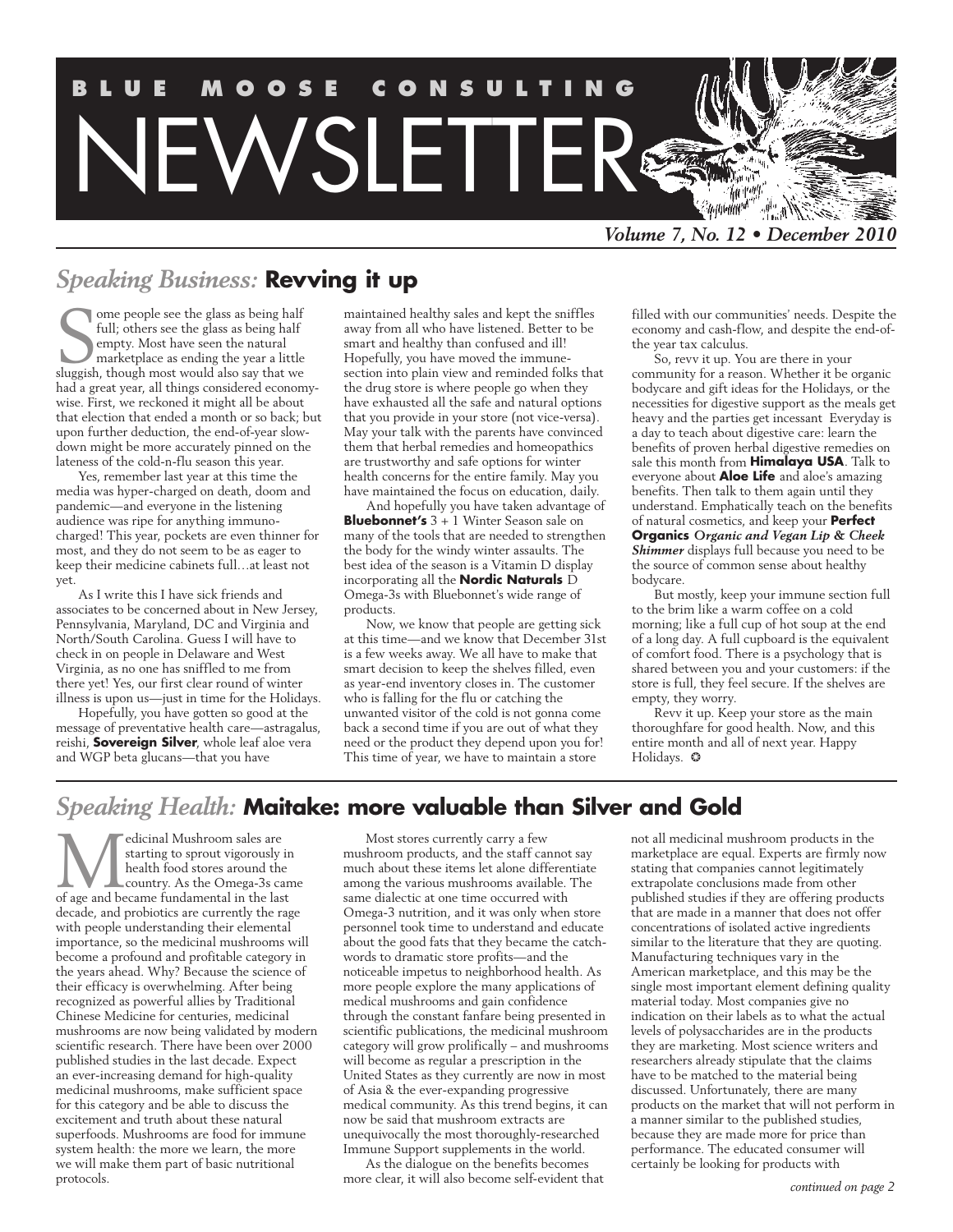### **Maitake** *continued from page 1*

guaranteed actives notated on the bottle labels, especially guaranteed levels of beta glucans and polysaccharides.

Of the medicinal mushrooms, the bestsellers now and into the future will be Reishi, Coriolus, Cordyceps, possibly Chaga and Maitake. Maitake is certainly the medicinal mushroom that is gaining the most industry press at this time. Maitake is becoming the most well-known branded raw material of all the medicinal mushrooms, as consumers are seeking the *Maitake Gold-404*® registered trade mark and patented raw material. You need to learn the value of the maitake mushroom, and how it is intended to be used according to the tremendous evidence being presented by the world-wide medical communities.

Blue Moose Consulting represents the best of the maitake products on the market today, offering *Maitake Gold-404*® products from **Mushroom Science** (liquid extract in a therapeutically ultra-potent form), and **Bluebonnet Nutrition** (in Vcaps™ and in a base of the maitake powder). Mushroom Science also offers a full spectrum product in vegetarian capsules that is equally effective with the highest-quality and at a more affordable price. A store needs to carry at least four (4) different medicinal mushrooms to legitimately provide a basic selection of immune options. Maitake may just be the mushroom to anchor your mushroom section as the new year and new decade approaches.

### **Maitake: a venerable folk history**

Maitake—species name, *Grifola frondosa* —is a woody pore mushroom that grows in clusters at the base of trees, particularly oaks. It is known to wildcrafters in the U.S. as "Hen-of-the-Woods" because it can look like a hen sitting on her nest when it is discovered in the woods. It is found throughout the hills of the northeastern US, and mushroom fruiting bodies can be harvested in 10-20 lb sizes. In Japan today, they harvest mushrooms at weights topping 50+ lbs, earning this fungus the name "King of Mushrooms." It is tasty foraging, and has now become a major agro-business in Asia. In Japan, maitake is now found in every marketplace and it has become a dining staple. Now, maitake is becoming a favorite of chefs throughout the world.

Maitake has become the favorite of culinary celebrities, who praise its exotic flavor and its ability to be woven into recipes from stews and salads to sauces or a vegan meat substitute. It is a meaty mushroom that stands firm in the sauté pan and maintains a curious light crunch. It has

#### **Advertising to Help You Sell**

**Oxylent** is hitting the magazines right now: *Men's Journal* December Issue, *OK! Magazine* October Issue; *Twins Magazine* for Fall 2010; *Pregnancy Magazine* December Issue; *Organic Spat* December Issue. *Place Oxylent out front, and get a dislay!!*

a gentle nutty aroma that goes well with many cuisines.

Historically, maitake hails more from the Japanese canon of natural remedies, and was a rare and valued find in the mountain regions of northeastern Japan. There is little mention of it in Traditional Chinese Medicine, and Ayurveda never ventured into the world of healing mushrooms. The word maitake literally means "dancing mushrooms" possibly because it was said that people would dance for joy when they found these highly prized treats or because of its delicate, fluttery flesh. In Feudal Japan, the mushroom was considered a warrior's treasure and it was traded at a rate equal to the value of silver: maitake was literally worth its weight in silver. In modern history, it has been bartered for as a health rejuvenator in Japanese, Korean, Chinese and other Asian markets, used as a food, a tea and a nutritional supplement.

### **Enter Yukiguni Maitake Company Ltd.**

Maitake may have stayed a connoisseurs find and the eclectics holy grail if not for the advancements in manufacture developed by a Japanese food company named Yukiguni Maitake Company Ltd. Maitake would never had found this world audience unless it were made possible to cultivate this wild mushroom. Established in 1983 by Founder and President Yoshinobu Ohdaira, this company now ranks as one of the major food production companies in the world, and their emphasis is the wholesale manufacture of the maitake mushroom, moyashi (bean sprouts) and natto (fermented beans); they also make frozen processed foods and aquatic foods. They are traded on the Tokyo Stock Exchange, and employ over 1200 people making perfectly-formed maitake mushrooms in a pristine manufacturing environment.

They have painstakingly tried to replicate a natural, four-season, deep mountain controlled environment—balancing temperature, humidity, light and air currents to foster perfect conditions to grow this delicate mushroom. Their biofarm replicates conditions of a hot deep mountain summer that creates the fungi, and a long autumn that promotes growth. Mushrooms are cultivated using only snow country mountain water (the facilities are in the Niigata Prefecture on the west coast, on the Sea of Japan). No chemicals, preservatives or manure are used in the growing process: the products are organic. They grow the mushrooms on a mixture of tree wood pulp, corn and oat bran. The process is patented and they maintain ISO 22000, ISO 9001 and ISO 14001 Certifications. Products and raw materials are tested for heavy metals and environmental contaminants and other potential harmful agents. They were the first in the industry to publish their test results on these issues. [Impressive stuff!!]. By overcoming the obstacles to cultivation, and ramping up manufacture while maintaining superior quality, they have brought maitake to a world audience, and made it feasible to study the mushroom for serious health concerns.

The average size of one mushroom cluster is less than two pounds, and they harvest 120 tons daily in five facilities in Japan. Yukiguni is the world's largest manufacturer of maitake mushrooms and supplies over 65% of the

### **NPA-EAST SOHO Booth Schedule**

| <b>Essential Formulas</b>   | 321 |
|-----------------------------|-----|
| <b>Bluebonnet Nutrition</b> | 701 |
| Himalaya Herbal Healthcare  | 719 |
| Newton Homeopathics         | 700 |
| Nordic Naturals             | 514 |
| Sovereign Silver            | 610 |
| Oxylent                     | 512 |
|                             |     |

#### *Support Companies that Support NPA!!*

Japanese market. Obviously, the Japanese eat a lot of maitake! The companies concerns are safety, product consistency, freshness (with expiration dates) and food inspection guarantees: all firsts in the industry.

For more information on the company, go to www.yukigunimaitake.com/quality/ indexresearch.html.html and for recipes to cook with maitake, check out www. yukigunimaitake.com/recipes/index.html

Most importantly to you as you develop an understanding of the value that maitake mushrooms can have in your store are that the *Maitake Gold-404*® mushrooms from the Yukiguni Maitake Mushroom Company is the only product to carry Dr. Nanba's personal endorsement.

Finished extract material for supplement use from these Japanese manufacturing plants comes to the U.S. (through a middleman brokerage ironically) in a powder, and there are about 6-7 companies that utilize the raw material in sale and are licensed vendors. Mushroom Science and Bluebonnet are two of these vendors.

Mushroom Science has the strongest liquid version on the market, and Bluebonnet's Maitake Mushroom Extract Vcaps combine the clinically studied, patented *Maitake Gold-404*® extract with the full spectrum benefits of kosher-certified, organic whole maitake mycelia grown on purple corn that is also a rich source of polyphenols, specifically anthocyanins. Two trustworthy manufacturers.

### **Why Maitake?**

If Yukiguni Maitake Company made the maitake mushroom prevalent and global, then Dr. Hiroaki Nanba, PhD made the mushroom synonymous with immune health to the modern medical community. Dr. Nanba is regarded as the world's leading researcher of maitake mushrooms for medicinal purposes. He has led and overseen research on the maitake mushroom since the mid-1980s, and has been involved in most of the evolving research and manufacturing techniques since. It would not be a stretch to say the Dr. Nanbi is the inventor of Maitake nutraceuticals.

Dr. Hiroaki Nanba earned a PhD in biochemistry and immunology from Kyoto University, Japan (1976). He is the Senior Professor of Microbiochemistry at Kobe Pharmaceutical University in Kobe, Japan: his resume also reads that he is a member of the Japanese Cancer Society, Japanese Society of Immunology, Pharmacology Society of Japan and the New York Academy of Sciences. He has

*continued on page 6*

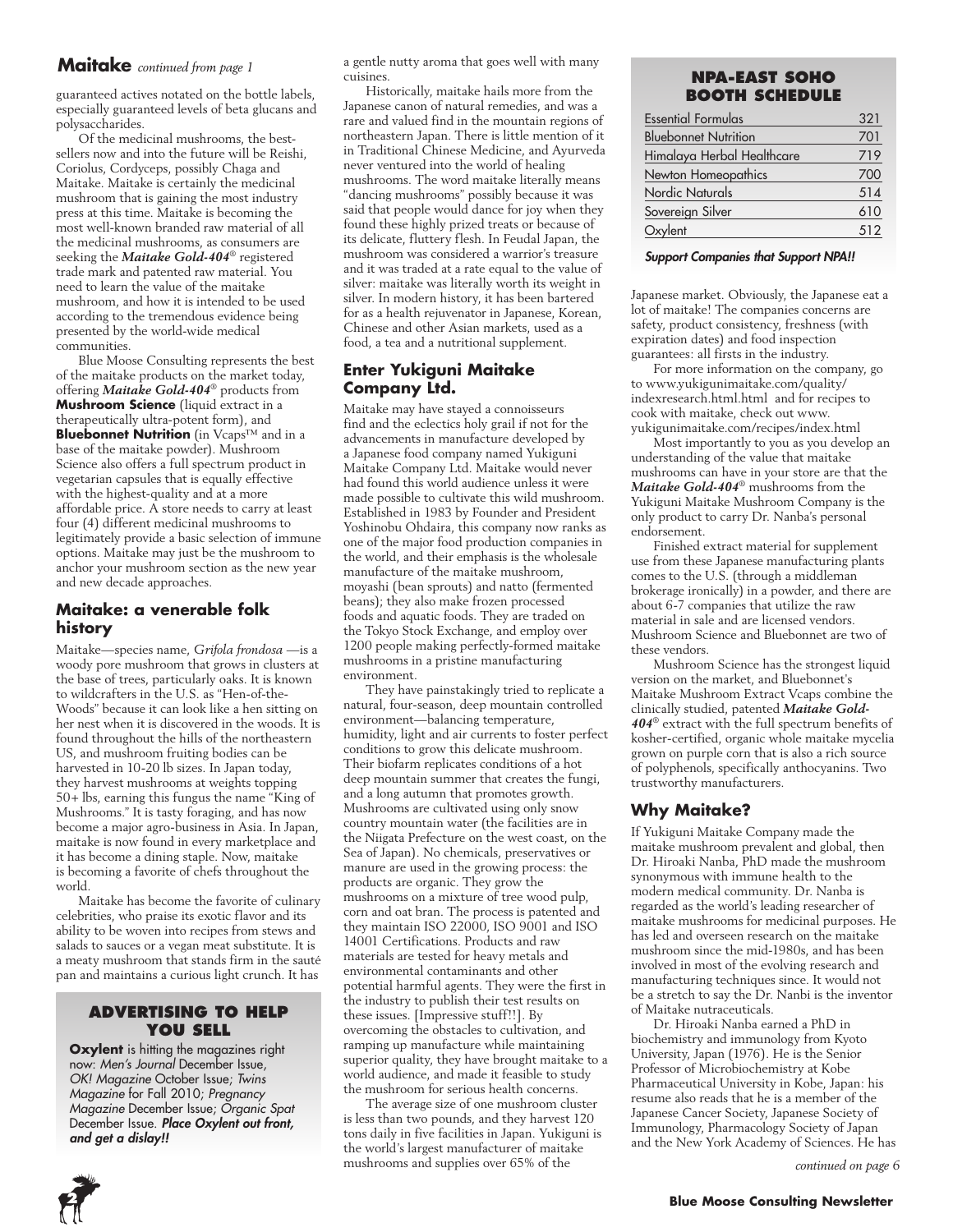

# *December Promotions* **NERVOUS SYSTEM SUPPORT** *St. John's Wort liquid extract & glycerite Nervous System Tonic™ Relaxing Sleep Tonic™* **20% Off products listed** with minimum order of 3 for each product ordered Nervous System Tonic™ Skullcap flowering herb, Oat "milky" seed, St. John's Wort flowering tops, Celery seed, Lavender flower. Relaxing Sleep Tonic™ Valerian rhizome & roots, Passionflower flowering tips, Hops strobile, Chamomile flower, Catnip leaf & flowering tips *No Herbal Tele-training in December*



**HERBAL HEALTHCARE** 

# *December Promotion*  **15% OFF Mix & Match** products listed

# *Digestive Health & inflammation*

- DiarCare® 120 Vcaps GastriCare® 60 Vcaps
- JointCare® LaxaCare® 60 Vcaps Boswellia
	- Ginger Licorice Turmeric

# *USDA-Certified Personal Care*

- Rejuvenating Massage Oil Stress Massage Oil
	- i. e. Balm U-Knead-it Balm
	- Soothing Lotus Flower LipCare

# *Specialty Products*

- Chyvanprash with Honey USDA Organic
	- Soliga Forest Honey USDA Organic

• PartySmart<sup>®</sup>

**~~~~~~~~~~~~~~~~~~~**

*Back in stock!! Turmeric…now that is HOT*

**SOHO Booith # 719**



• Liquid Vitamin D drops (Kof-K Kosher) 1 oz, 2000 IU (376) • Icelandic Liquid Cod Liver Oil 8 oz (970), Icelandic Cod softgels (975)

**SOHO Booth 701**

Not represented by BMC in NJ Not represented by BMC in NJ, SC



Pure and Great Tasting Omega Oils

### *Still New & Gaining Momentum* **Ultimate Omega Sport 90 softgels Ultimate Omega Fish Gelatin 60 softgels** ~~~~~~~~~~~~~~~~

# NEW PRODUCT ANNOUNCEMENT **Omega-3 Pet™, 8oz. has arrived!**

Item #: RUS-50504 1 teaspoon per serving (48 servings per bottle) UPC: 7 68990 50504 1 Retail Price: \$21.95 • Wholesale Price: \$13.17 Pure Omega-3 Oil Supplement For optimal Pet health & Wellness

~~~~~~~~~~~~~~~~ Nordic Naturals invites you to a breakfast presentation with National Educator Stuart Tomc, CNHP: **Sustainable Fish Oil: Nothing But the Truth** Sunday, December 5th, 8:00-10:00am | Sun Room #A Gaylord Palms Resort Orlando, Florida

Discover the roots of the omega-3 revolution from the fishing villages of Arctic Norway to the most researched and celebrated dietary supplement in the market today. Learn how Nordic Naturals continues to deliver products that work while fulfilling our commitment to industry-leading purity, & sustainability earning your trust one bottle at a time.

**SOHO booth #514**

Not represented by BMC in NJ, SC

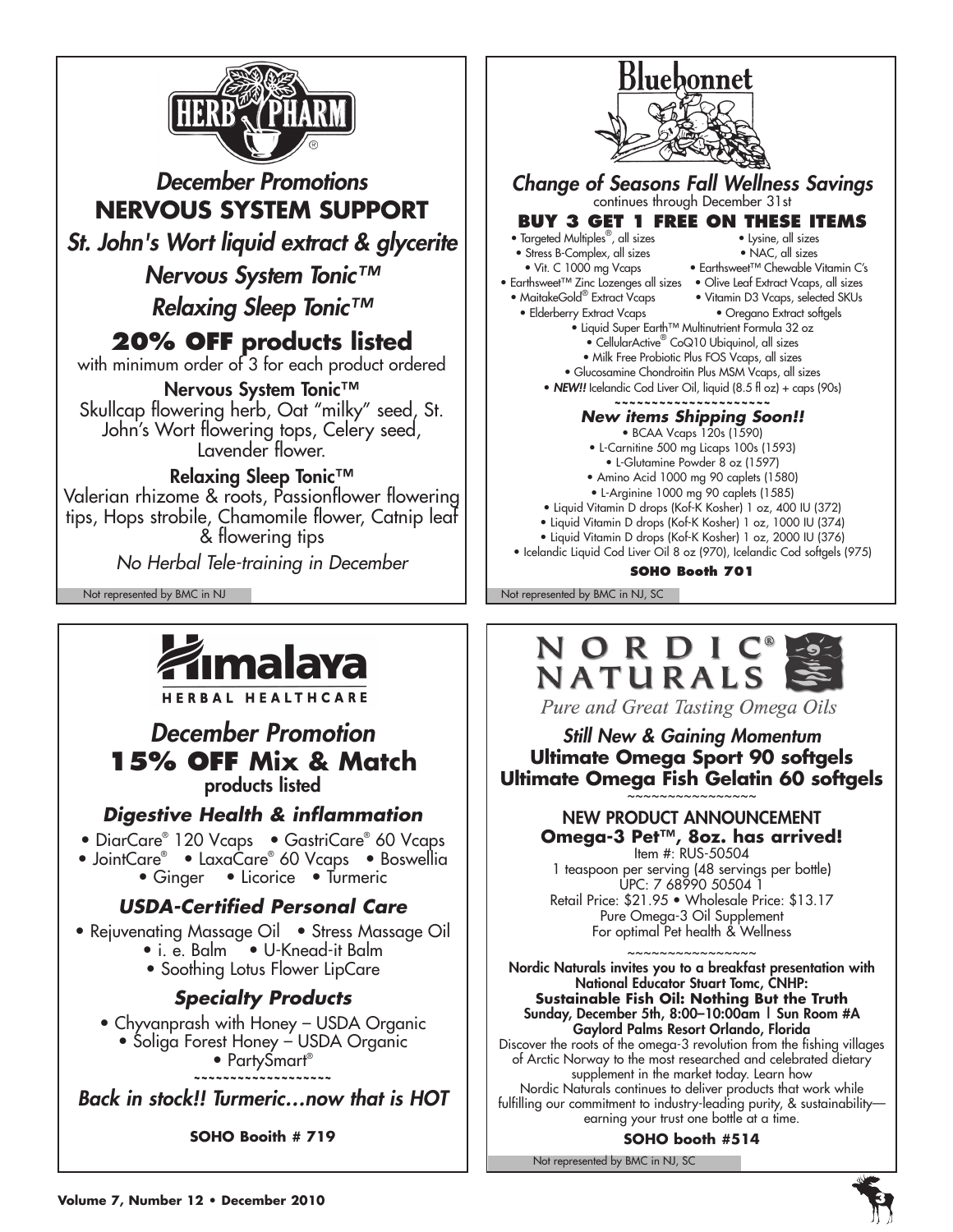

# *Are you part of the Raw Food Revolution??*

Juvo provides freeze-dried vegetarian raw food. Pure & Simple Through daily consumption can cause excellent health benefits.

Green foods. Living, uncooked and organic foods.

Whole grains, vegetables, sea vegetables, mushrooms, & fruits

# **Four Tasty Products**

USDA-Certified Organic *Original Juvo*

*JuvoSlim* natural whole food raw meal

> *Juvo Raw Superfood* 100% raw whole food

*Juvo YogaFood* for the body, mind & soul



*Just in time for Gift Giving Season:* **20% Off on Olbas Sampler Kit**  (8 sample size products) Give & Enjoy The Totally Soothing Olbas Experience

• Full Size and Generous samples sizes of all 8 remedies!

• Relieves aches & pains • Calms coughs and clears nasal passages

An excellent way to try all of the Olbas remedies yourself, and have them available in your medicine chest when you need them!

*Also makes an excellent gift!* Give this soothing box of remedies to someone you love—and show them you care. Almost everyone gets a cold, a cough or the sniffles from time to time. Here's a way you can help them—naturally! Olbas remedies are great to take along when traveling, too. Wonderful first aid and help if you get a stuffy nose or clogged up ears while flying.

• Olbas Pastilles • Olbas Oil

• Olbas Inhaler • Olbas Salve

• Olbas Bath • Olbas Cough Syrup • Olbas Tea • Olbas Sugar Free Lozenges *Penn Herb, since 1924. Exclusive U.S. distributor of Olbas, since 1975*



**December Promotion** Aloe Gold, Cherry Berry & Orange Papaya Quarts **36 items Mix & Match 10% off**

*Begin the New Year with healthy goals!* Aloe Life Whole Leaf Aloe Vera Juice Concentrate is the highest quality Aloe Vera in a bottle providing maximum benefits when taken daily. It is a 4.5:1 concentrate containing valuable yellow sap and active solids averaging 14,500 per bottle. Benefits include help with digestion and absorption when taken before meals, energy, Immune System Support, Anti-Inflammatory support, Allergies, Liver Support, Bowel distress, and healthy skin and tissues. The high quality formula contains no water and there is no high heat or oxidation used in processing—keeping all essential nutrients and polysaccharides intact for maximum immune system support. Give the gift of health this holiday season. Share Aloe Life.

Aloe Life-19 Years making the highest-quality Fresh Whole Leaf Aloe Vera Juice Concentrate. Now 4.5:1 Concentrating–Formerly 3:1 Now 25 lbs of Aloe Leaves to make 1 Quart bottle– Formerly 20 lbs • No over-filtering • Contains valuable Yellow Sap, adding critical Bitters support





# **NPA-East SOHO Show Deal**

Buy-in dates: Dec 4–6

**15% off 24 items Mix & Match + free shipping; or**

### **10% off any quantity/ no minimum + free shipping**

This is a great time to save on these exceptional products.

**Stock up before 2011 prices take effect**

Dr Ohhira's Probiotics® 12 PLUS 30 caps

Dr Ohhira's Probiotics<sup>®</sup> 12 PLUS 60 caps Dr Ohhira's Essential Living Oils™ 60 caps

Dr Ohirra's Propolis PLUS™ 60 caps

Dr Ohirra's PropolisPLUS™ 120 caps

Dr Ohhira's Probiotic Magoroku Skin Lotion™

Dr Ohhira's Probiotic Kampuku Beauty Bar™

**soho booth #321**





*Finest Quality Hair, Body and Skincare Accessories*

# **Refill the Bath Section**

As the weather gets colder and the nights darker, the bath is a cherished refuge.

Bath Products continue to sell, because of the economy!! People will buy their bath tools somewhere, so make them see what you have:

### Bass Brushes offer the highest quality at the best price. **Provide. Promote. Benefit.**

Not represented by BMC in NC, NJ, PA Bath Brushes Terry Cloth mitts The Loofah Collection Sisal, Cactus and Ayate Natural Sponges Body Massagers Nail Brushes and Foot Files Relaxing Sleep Mask Natural Pumice Stones Wet/Dry Body Mitts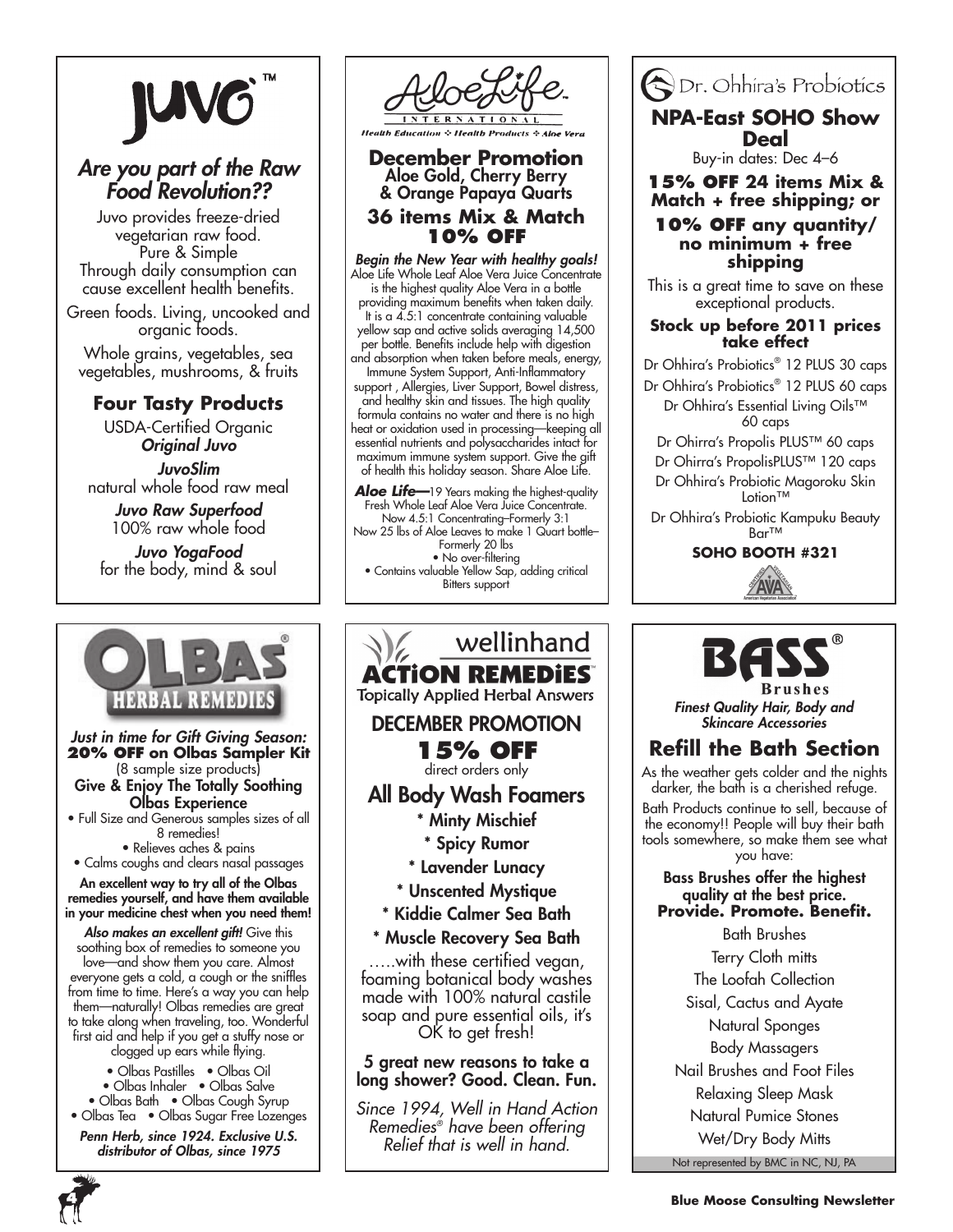

*Perfect Timing: Share the Health Organic Moisturizing Hand Sanitizer* direct orders only **25% OFF**

*with an agreement to pass on savings*

Made with plant ingredients from Brazil, the formula includes Aloe, Jua, and Acai with a refreshingly exotic scent.

Known to be gentle on sensitive skin, the Moisturizing Hand Sanitizer kills 99.99% of germs on the hands; any time, any place. No rinsing required. No mineral oil, parabens, petrochemicals, synthetic fragrance or artificial coloring. Dermatologically-tested & hypoallergenic. Available in two sizes: pocket size tube (60 ml) & desktop/sink top bottle (200 ml). Certified Vegan & EcoCert® Organic Cosmetic

*Happiness:* Surya Brasil is now available to order direct through Order Dog™

*Surya Brasil:* a Lifestyle in Harmony with nature



# <u>Immune</u> **HEALTH BASICS**

CLINICALLY PROVEN IMMUNE SUPPORT

# *Know What Products Work!!*

**Immune Health Basics** is your best source for all-natural products that scientific research has shown to enhance immune system function and promotes well-being. Immune Health Basics offers a full line of nutritional supplements in a variety of dosage sizes for adults and children, as well as a Skin Renewal Cream for younger looking skin.

| $75 \text{ mg}$ | <b>NUMBER OF STREET</b> | $125 \text{ mg}$ |
|-----------------|-------------------------|------------------|
| 250 mg          |                         | 500 mg           |

Children's Chewable 25 mg

**Wellmune WGP**® is a beta 1,3/1,6 gluco polysaccharide purified from the cell walls of a proprietary strain of yeast. Stringent manufacturing processes separate the beta 1,3/1,6 fibrils from lipids, proteins and cell membrane

**Immune Health Basics** is product of Biothera, a biotechnology company dedicated to improving immune health. Biothera manufactures and markets foodgrade immune health ingredients for functional foods and beverages, dietary supplements, cosmetics and animal nutrition. For more information, please visit our website at www.biothera.com.

# **PERFECT® ORGANICS** *Perfect for the Weather*

*Perfect for Holidays Gifts*

### **100% Shea Butter, delivered pure**

since 2005 when Perfect Organics brought a truly-pure, nutrient-rich 100% natural shea butter to the natural foods market

#### **December Promotion** Plain and Lavender Shea Butters Mix & Match 8 pieces **10% OFF**

Our mission is simple: to create wholesome organic products unrivaled in perfection, purity & effectiveness. What you put on your skin needs to be perfect because it can be easily absorbed directly into your body – that's why you will never find chemical additives, artificial ingredients, fillers or synthetic preservatives of any kind in Perfect Organics™.

We proudly offer 100% pure & natural products expertly formulated for the long-term health + beauty of your skin, body, & the environment promoting perfection for a lifetime. Our vitamin rich & rejuvenating organic product line enhances, nourishes, protects and perfects your skin 24 hours a day, seven days a week for a beautiful today and a perfect tomorrow.

VEGAN

# **MushroomScience**® DECEMBER PROMOTION **Maitake Medicinal Mushrooms 4 ea = 10% off 8 ea = 20% off 24 ea. = Maitake products mix & match 25% off**

• Maitake Full Spectrum Extract 90 Vegetarian capsules

> • Maitake Gold 404® 1000 mg strength 1 oz ~~~~~~~~~~~~~~~~~~~~~~~~~~~~

# *Know the Value of Medicinal Mushrooms*

(a) mushroom + mycelium cell walls are made of chitin,<br>(b) chitin is indigestible by humans, (c) the beta glucans— the immune medicinal mushrooms, are found only<br>inside the of this indigestible chitin. Therefore,<br>indigestimal benefit, make sure) for optimal benefit, make sure

your medical mushrooms are hot water extracts



**Nurturing Naturally Since 1987** 

*December Promotions* Dec 1–24

### **20% off listed SKUs @ 6 + per SKU**

Blues & Mood Support (N035) Bowel~Digestive Care (N029) Insomnia (N071) Stage Fright~Fear (N032) Thyroid Assist (N074)

*~~~~~~~~~~~~~*

*SOHO NPA South Show Deal* Buy-in dates December 3–13

# *OTC Line Drive Discount* **15%** for attendees **10%** for non-attendees.

CLOSED December 24–January 2. Please get orders in by noon on the 23rd (a couple of days earlier if single remedies are on order) to assure shipment on the 23rd. NO phone training this month

**SOHO Booth #700.**

Not represented by BMC in NC, SC



(parts-per-million)—confirmed at an FDA approved laboratory.

- Made from 99.99% pure silver—confirmed by 3rd-party assay.
- Made with ultra-pure, medical-grade water (the only other ingredient).
	- Crystal clear and virtually tasteless.

Reports on file for viewing at: www.natural-immunogenics.com/ silver why sovereign.php

**SOHO booth #610**

Not represented by BMC in NC, SC, NJ, eastern PA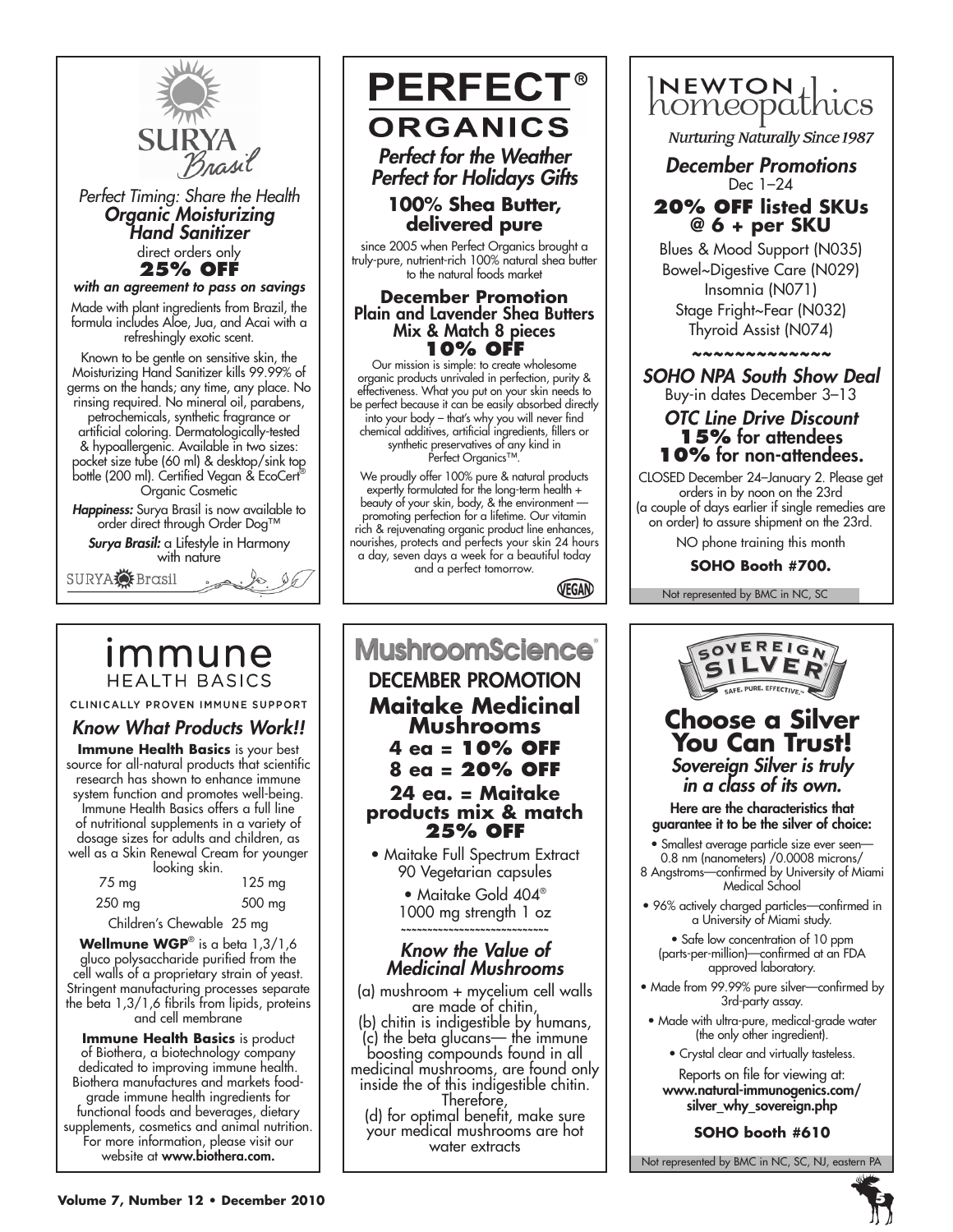# **Maitake** *continued from page 2*

written four books, authored many published peer-reviewed scientific papers and is the holder of five (5) patents on Maitake mushrooms. The *Maitake Gold-404*® references his patent number, US Patent 5,854,404 (issued 1998). In a world where we legally have to be careful as to what we say on the sales floor, the descriptive of the patent is clear: "*Antitumor substance extracted from grifola.*"

One of the reasons that Dr. Nanba settled on the maitake mushroom was that it appeared to present greater immuno-supportive activities than were seen in the shitake mushroom, which was highly regarded in research at the time. Also of importance was that the maitake proved to be particularly sturdy in concentration, where he could definitely break off a fraction and stabilize it both for testing and for administering in a liquid form (often in cancer patients, the liquid forms are more readily accepted and therefore prove to be more beneficial through absorption and compliance). His intuition proved valid as the mushroom seems to be holding proof through the tests of time.

Dr. Nanba was instrumental in the creation of the early version of a maitake extract, the D-Fraction, in the early 1990s and he continued his research beyond this fraction to create the *Maitake Gold-404*® product (an advanced MD-Fraction) that is the gold-standard today. Research is beginning to focus in on the established track record for this standardized fraction of the maitake mushroom. In 1997, the U.S. Food and Drug Administration (FDA)

### **do yourself a favor Buy Today**

*Endcap* Himalaya USA 's Soliga Forest Honey and Chyvanprash: excellent Holiday Gifts. *Spruce up* last-minute register sales with Aromaland's Holiday-season Aroma Mists™. *Promote* homeopathy for the Cold & Flu Season with Newton's Fall/ Winter Counter Display Highlight this year's Award-Winning products with an endcap that shines the light on these excellent products: Best of Awards interest new sales….!!

Oxylent Top 10 New Products of the Year 2010

Nordic Naturals Manufacturer of the Year 2010

Bluebonnet Nutrition Best of Supplements: Joint Health: *Glucosamine/Chondroitin/MSM*

Himalaya Herbal Healthcare Best of Supplements: *Ashwagandha* Organique by Himalaya Best of Natural Beauty: *Neem & Turmeric Toothpaste* Best of Natural Beauty: *Neem & Turmeric Face Wash*

Essential Formulas Best of Supplements: Probiotics (3rd consecutive year) *Dr. Ohhira's Probiotics 12 PLUS*

approved an *Investigational New Drug Application* for a portion of the mushroom.

Studies conducted at the University of Louisville, a leading U.S. Cancer research facility, comparing *Maitake Gold-404*® to other mushroom and beta glucan products showed that this strain is superior and broad-reaching in its effects compared to the competition.

The issue of discussing maitake extract in the store can be dicey legally, but directing people to all the research on PubMed is one way to steer them to the truth without incurring the wrath of the mainstream "information-police". A quick review of some of the articles published by Dr Nanba will give a clue as to the direction the research on this natural food substance is taking (of course realizing that it is always a concentrated and standardized hot water extract that elicits all the positive results):

- • *"Can maitake MD-fraction aid cancer patients?",* Kodama N, Komuta K, Nanba H. Altern Med Rev. 2002 Dec;7(6):451.
- • *"Effect of Maitake D-fraction on cancer prevention."* Nanba H, Kubo K. Ann N Y Acad Sci. 1997 Dec 29;833:204-7. PMID: 9616756
- • *"Antitumor activity exhibited by orally administered extract from fruit body of Grifola frondosa (maitake)".* Hishida I, Nanba H, Kuroda H. Chem Pharm Bull (Tokyo ). 1988 May;36(5):1819-27.
- • *"Blood pressure-lowering activity present in the fruit body of Grifola frondosa (maitake)."* I.Adachi K, Nanba H, Otsuka M, Kuroda H. Chem Pharm Bull (Tokyo). 1988 Mar;36(3):1000-6.



**SOHO BOOTH 512**

Not represented by BMC in NC

• *"Anti-diabetic activity present in the fruit body of Grifola frondosa (Maitake)."* I. Kubo K, Aoki H, Nanba H. PMID: 7820117 Biol Pharm Bull. 1994 Aug;17(8):1106-10. Yukiguni Maitake Co., Ltd. Niigata, Japan.

The list goes on, but these titles tell the tale: *Maitake Gold-404*®, a Patented Beta Glucan Supplement to Enhance Cellular Immunity.

Recently, studies have been undertaken by the Memorial Sloan-Kettering Cancer Center in conjunction with Cornell University on a grant provided by the US Government to determine the effectiveness of treating breast cancer with maitake mushroom extract. Sloane Kettering was already involved for seven years studying *Maitake Gold-404*® for Myelodysplastic Syndrome (MDS) which is a group of disorders that prevent bone marrow from making healthy blood cells. [*Clinical and Vaccine Immunology,*  January 2007, p. 21-27, Vol. 14, No. 1]. A Phase II Clinical trail is now underway with an FDA approved protocol on this issue.

Sloane-Kettering, University of Louisville , Cornell: seems that *Maitake Gold-404*® has gone into mainstream acceptance!

Why Maitake? Mushrooms are not a cure. Yet, evidence cannot be ignored: mushrooms are proven to make a statistically significant difference in survival rates for cancer patients when used in conjunction with conventional treatments, with government-registered anticancer drugs. Safe statement, totally true. There are other mushrooms besides maitake. PSK, aka "Krestin," (Coriolus extract) was the #1-selling drug in Japan for 6 consecutive years with over \$225 million/sales in the 1980s (19th



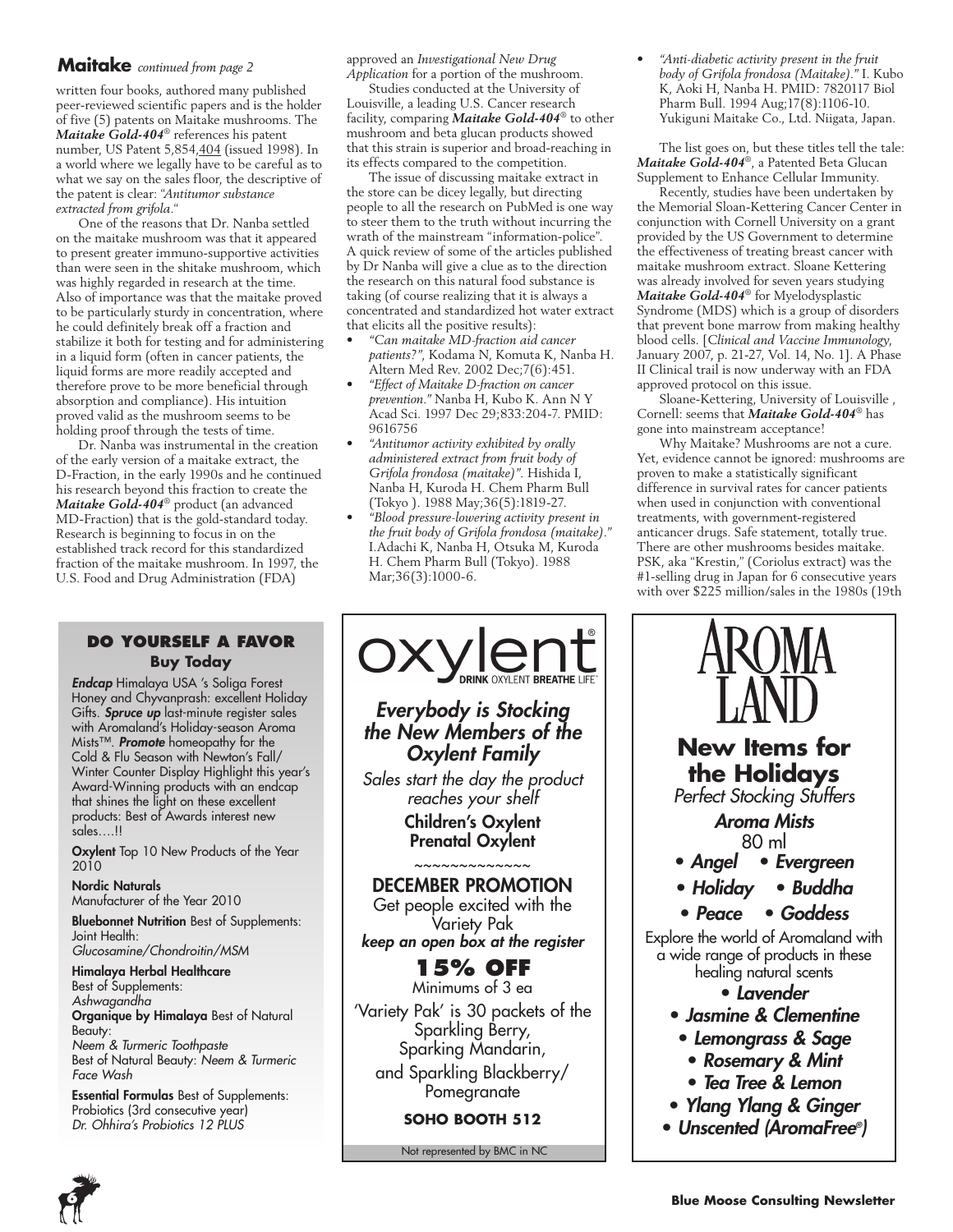most successful drug sales in the world in 1984, without US sales]:.it is still in the top 10) PSK is an approved drug with 20 years of research behind it in Japan: it cannot be sold as a drug in the U.S. It is not an alternative therapy. Colon Cancer – Double Blind Study: 30% survival rate after 8 years with use of PSK extract plus conventional treatment versus 10% survival with the group using the placebo. For me, Coriolus is the benchmark for use with the concerns of cancer. Coriolus, available in two dosage forms from Mushroom Science, has a historical use in TCM dating back in written texts to the Ming Dynasty. Yes, the American market is gonna open one day to the value and science behind the use of hot water extracts of medicinal mushrooms!

*Why medicinal mushrooms?* Medicinal mushrooms have a varied application for health, but the main focus has centered on the beta glucans. Polysaccharides: 1,3 and 1,6 betaglucans appear to be the most active ingredients. Most of the scientific literature (99%) centers on these actives for the immunosupport. Beta glucans have side chains that hit the receptor sites on the various immune cells, triggering an immune response that is safe and non-taxing. The mushrooms are recognized by the body as an invader! They then stimulate the immune system into a state of ready-alert without actually posing any threat. By activating these various effector cells macrophages, natural killer cells, and T cells, as

well as interleukin- and superoxide anions—the mushroom superfood assists the immune system to work the way it was intended.

Mushrooms work systemically: they increase the probability of the immune system doing its job!

The problem with utilizing these immune modulating beta glucans found in the cells walls is that they are not active and beneficial unless released from the indigestible chitin that surrounds them. Hot water extraction is needed to release the beneficial beta glucans and make them viable. Mushroom Science guarantees the actives extracted by hot water extract by listing the actives on the bottle label for all their products: no other company in North America does that, except for those selling *Maitake Gold-404*®.

Maitake is beneficial because as a mushroom it is stable enough structurally so that various isolated compounds (fractions) can be standardized and concentrated thereby maximizing their efficacy in therapy. To borrow words from Kazunori Kameyama, President and CEO, Yukiguni Maitake Corp., maitake may be the perfect medicinal mushroom for our time because the efficacy of the mushroom is "soft but powerful." Indeed, *Maitake Gold-404*® has profoundly noticeable effects in even low dosages, while its measurable results are stunning when following the precise dosage requirements. Mushrooms seem to positively rearrange the body's self-curing system. The

### **"We Are health food people" Angi Calhoun, Inside Sales, North and South Carolina, BMC**



 I lived the first 30 years of my life so NOT a health food person. I was southern born and raised on fried chicken, mashed potatoes, biscuits and white gravy (that would be bleached flour, milk, chicken grease and lots of salt, ya'll) and sweet tea. Not a vegetable to be seen in our house! The more grease the better. Fast foods, diet colas and anything covered in cheese was the norm. Also normal to me were allergies, sinus infections, antibiotics, low energy, colds, flus and sore throats. Thankfully, that's no longer normal! I am so far from that now, its crazy! What happened? I moved next door to a homeschooling, natural birth instructor, natural foods coop member, vegetarian and mother of 3 about the same time I was embarking on the prospect of motherhood. We

became friends and my entire life began to shift.

It really started with diapers! I was truly appalled to find out what these manufacturers were putting into these products. Not just for the health of the children, but the health of the planet. This began to reawaken that hippie chick inside that always felt just outside of mainstream America, and secretly envisioned someday working for an organization like Greenpeace. My eyes were starting to peek open, but I wasn't completely immersed until after my daughter was born. 9 years ago I gave birth to a beautiful tiny little girl, and very quickly was plunged into the world of the effects of food on the body. I very quickly discovered that she had an intense allergy to dairy, and the education began into food allergies, organic living, nutrition, food coops, natural ways of healing and so much more.

My dear sweet Zoë came into this world with a mission to teach and heal, starting with me. Beginning in those early days of motherhood, I have learned so much about the interconnectedness of the foods we eat, how we treat our environment, the company we keep, value of a spiritual path, yoga, herbal healing, the wonderful world of homeopathy, the scary impacts of the FDA on our health, whole foods, organic lifestyles, and the list goes on.

I still remember the first time I stepped into a health food store. It was 'The Home Economist' in Davidson, NC (now Healthy Home Market). It all seemed so foreign. I don't think I bought anything that day. Just looked around. Now, I demo Nordic Naturals products at that same store and help to educate others who come into this world of natural health. I became a part of the sales team at Blue Moose Consulting this summer and it's been an exciting journey. There is so much more to learn and what better way than working with the great companies and retailers supported by Blue Moose Consulting! So many more people to educate and heal. The next set of doors has opened and I look forward to continuing my journey with all the other great health food people. And it all began with diapers. *continued on page 8*

beta glucans seem to naturally promote optimal function of the innate and adaptive immune function. Other functions attributed to maitake by varying degrees of scientific inquiry include: the ability to regulate blood pressure, glucose, insulin, and both serum and liver lipids, such as cholesterol, triglycerides, and phospholipids, and may also be useful for weight loss.\* Note, as well, that maitake may be contraindicated by those taking Warfarin\*

Mushrooms work gradually, although they can provide quick response for acute conditions like cold/flu,\* but they are dose-dependent – you have to take more than one pill a day for therapeutic value, often 4-8 pills daily. And it is advised to take on an empty stomach, and more than once a day. Current therapies strongly recommend rotating among several mushrooms in a rotation for months in sequence.

*Maitake Gold-404*® is effective because it is a 200:1 concentrate, isolating a high volume of particular fractions. For prescribed protocols, there is nothing like it. For the highest concentration needs that every store should have available to serve their community, there is nothing stronger than Mushroom Science's *Maitake Gold-404*® liquid extract. 1000 mg strength. For lower dose parameters (300 mg containing 15 mg actives), Bluebonnet outshines the competition and matches or beats most companies' prices. Bluebonnet is not only Kosher (Kof-K)—and in Vcaps™ and a glass bottle—but they provide aid to the standardized fractions by offering them in a base of the whole mycelium powder. Bluebonnet's product—in two sizes—contains 85 mg of patented organic whole mycelial powder, and 15 mg of patented mushroom extract *Maitake Gold-404*®—(and note that many companies only offer 6 mg of the concentrated extract per capsule.) These two products are your best source for the branded raw material, *Maitake Gold-404*® .

Mushroom Science also offers a fullspectrum Maitake Mushroom product, where the beta glucan fractions are left in their naturally-occurring mix of amino acids, proteins and minerals. This ensures that nothing is left behind, guaranteeing all the immune benefit that Maitake mushroom has to offer. Offered for the first time in North America. The actives are still isolated by hot water extract (otherwise the product would not deliver at all: as all the published research on Maitake and Maitake Fractions is based on hot water extracts of the fruit bodies). Polysaccharides (1-6, 1-3 linked proteoglycans extracted from the cell walls of the fruit body) are guaranteed! With medicinal mushrooms, it is always about retaining the structure (of the polysaccharide strands) for efficacy!!

Hot water extracts maintain the delicate linkages that make the beta glucans so useful for immunity support: crushing or grinding the material destroys the structure. Certainly, as well, mushrooms grown on rice lack all the benefits that the research supports from a wood-grown product. Rice-grown mushrooms are cheap to manufacture, quicker to spawn, ineffective to make hot water extracts out of, and—while easier to dry and grind in to a powder—not capable of holding the structure of the wood-grown mushrooms that are more natural, more therapeutic and a bit more labor-